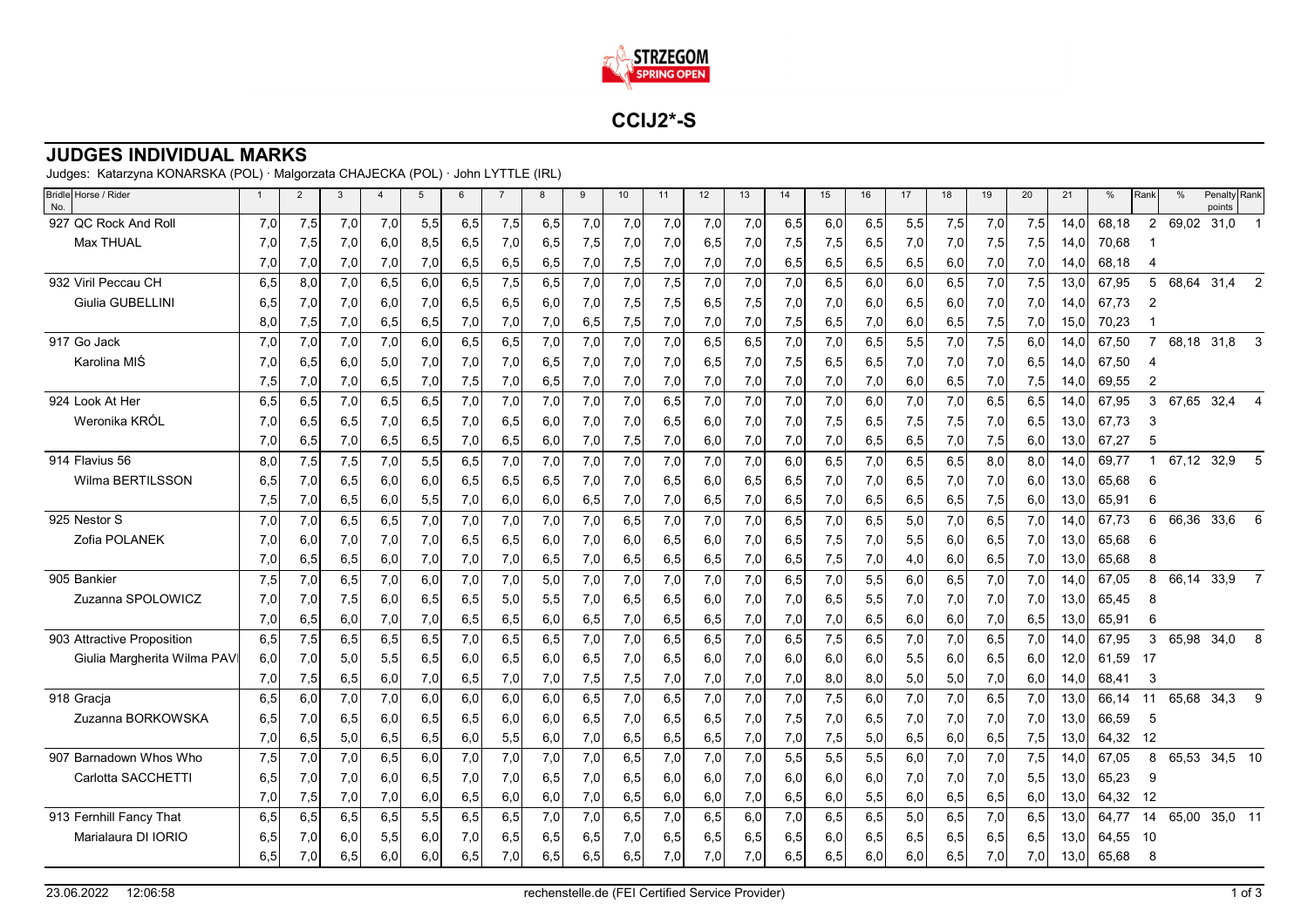

**CCIJ2\*-S**

## **JUDGES INDIVIDUAL MARKS**

Judges: Katarzyna KONARSKA (POL) · Malgorzata CHAJECKA (POL) · John LYTTLE (IRL)

| Bridle Horse / Rider<br>No.     | $\overline{1}$ | $\overline{2}$ | 3    | $\overline{4}$ | $5\phantom{.0}$ | 6   | $\overline{7}$ | 8   | 9   | 10  | 11  | 12   | 13   | 14  | 15  | 16  | 17   | 18   | 19  | 20  | 21   | %     | Rank | %     | Penalty Rank<br>points |    |
|---------------------------------|----------------|----------------|------|----------------|-----------------|-----|----------------|-----|-----|-----|-----|------|------|-----|-----|-----|------|------|-----|-----|------|-------|------|-------|------------------------|----|
| 928 Rio Brava                   | 6,5            | 7,0            | 7,0  | 6,5            | 6,5             | 6,0 | 7,0            | 7,0 | 7,0 | 7,0 | 7,0 | 6,5  | 7,0  | 7,0 | 6,5 | 6,5 | 5,5  | 7,0  | 7,5 | 6,0 | 13,0 | 66,82 | 10   | 64,55 | 35,5                   | 12 |
| Katarzyna BRANDYS               | 6,5            | 7,0            | 6,0  | 6,5            | 6,5             | 5,5 | 6,5            | 6,0 | 7,0 | 7,0 | 6,5 | 6,0  | 7,0  | 7.0 | 5,5 | 6,5 | 6,0  | 7,0  | 6,5 | 6,0 | 13,0 | 64.32 | -11  |       |                        |    |
|                                 | 7,0            | 7,0            | 6,5  | 6,0            | 6,5             | 6,0 | 6,0            | 6,0 | 7,0 | 6,5 | 6,5 | 6,0  | 6,5  | 6,5 | 6,0 | 6,5 | 4,0  | 6,0  | 7,0 | 6,0 | 12,0 | 62,50 | 19   |       |                        |    |
| 929 Scuderia 1918 Vivian        | 7,0            | 7,0            | 6,5  | 6,5            | 5,5             | 6,5 | 7,0            | 7,0 | 7,0 | 6,5 | 6,5 | 6,5  | 7,0  | 6,5 | 6,5 | 5,5 | 5,5  | 6,5  | 6,5 | 6,5 | 13,0 | 65.00 | 12   | 64.39 | 35,6 13                |    |
| Leopoldo PETRINI                | 6,0            | 6,0            | 6,0  | 5,5            | 6,0             | 6,5 | 7,0            | 6,0 | 7,0 | 6,5 | 6,5 | 6,0  | 7,0  | 7,0 | 6,5 | 6,0 | 6,0  | 6,5  | 6,0 | 6,0 | 13,0 | 63,18 | -14  |       |                        |    |
|                                 | 7,5            | 7,0            | 6,5  | 6,0            | 6,0             | 6,5 | 6,5            | 6,0 | 7,0 | 6,5 | 6,5 | 6,5  | 6,5  | 7,0 | 6,0 | 6,0 | 6,0  | 7,0  | 7,0 | 6,0 | 13,0 | 65,00 | -11  |       |                        |    |
| 920 Greenline                   | 7,5            | 6,5            | 7,0  | 6,5            | 6,0             | 6,5 | 6,5            | 7,0 | 6,5 | 5,5 | 6,5 | 7,0  | 7,0  | 6,0 | 7,5 | 6,0 | 6,0  | 6,5  | 5,0 | 6,5 | 13,0 | 64.77 | 14   | 63,33 | 36,7 14                |    |
| Weronika KRÓL                   | 6.0            | 6,0            | 6.5  | 5,5            | 6.0             | 6,5 | 6,0            | 6,0 | 7,0 | 5,5 | 5,5 | 5,5  | 5,5  | 6.0 | 7,0 | 5.0 | 6,0  | 6,0  | 5,5 | 6,5 | 12,0 | 59,77 | -24  |       |                        |    |
|                                 | 7,5            | 6,0            | 7,0  | 7,0            | 6,0             | 7,0 | 6,5            | 6,5 | 7,0 | 6,0 | 7,0 | 6,5  | 6,5  | 7,0 | 7,0 | 6,5 | 6,5  | 6,0  | 4,0 | 6,5 | 14,0 | 65,45 | 10   |       |                        |    |
| 930 Tintoretto del Quadrifoglio | 7,0            | 6,0            | 5,5  | 5,5            | 6,0             | 5,5 | 6,5            | 6,0 | 6,0 | 6,5 | 6,5 | 6,0  | 6, 5 | 6,5 | 7,0 | 6,0 | 6,0  | 6,5  | 7,0 | 7,0 | 13,0 | 62,95 | 19   | 63,26 | 36,7 16                |    |
| Sarah Giulia GOLDSCHLAG         | 7,0            | 7,0            | 5,0  | 6,5            | 6,0             | 6,5 | 7,0            | 6,5 | 6,0 | 6,5 | 6,5 | 6,0  | 6,5  | 6,5 | 6,0 | 5,5 | 7,0  | 7,0  | 7,0 | 6,5 | 13,0 | 64,32 | -11  |       |                        |    |
|                                 | 7,0            | 6,0            | 5,0  | 4,0            | 6,0             | 6,0 | 6,5            | 7,0 | 6,5 | 6,5 | 6,5 | 6,5  | 6,5  | 7,0 | 7,0 | 6,0 | 6,0  | 6,0  | 7,0 | 6,5 | 12,0 | 62,50 | 19   |       |                        |    |
| 921 Horata                      | 7,5            | 7,0            | 7,0  | 6,5            | 6,5             | 7,0 | 7,0            | 6,5 | 6,5 | 6,0 | 7.0 | 6,5  | 5,0  | 6,5 | 6,5 | 5,5 | 6,0  | 6,5  | 6,5 | 6,0 | 13,0 | 64.77 | 14   | 63,26 | 36,7 14                |    |
| Jacek RAJNERT                   | 7,0            | 6,5            | 5,5  | 6,0            | 6,5             | 7,0 | 7,0            | 6,0 | 6,5 | 6,5 | 6,5 | 6,0  | 2,0  | 7,0 | 5,0 | 6,0 | 6,5  | 6,5  | 7,0 | 6,0 | 13,0 | 61,82 | -16  |       |                        |    |
|                                 | 7,5            | 7,0            | 7,0  | 7,0            | 6,5             | 7,0 | 6,5            | 6,0 | 7,0 | 6,5 | 6,0 | 6,0  | 3,0  | 6,5 | 5,0 | 6,0 | 6,0  | 6,5  | 7,0 | 6,0 | 13,0 | 63,18 | 17   |       |                        |    |
| 908 Baroness 374                | 6,5            | 6,0            | 6,5  | 6,5            | 6,0             | 6,0 | 6,0            | 6,0 | 6,5 | 6,5 | 6,5 | 6,5  | 6,5  | 6,5 | 6,0 | 6,0 | 6, 5 | 6,5  | 6,0 | 6,5 | 12,0 | 61.82 | 22   | 63,11 | 36,9 17                |    |
| Zofia ZŁOTNICKA                 | 6.5            | 5,0            | 7,0  | 5,5            | 6,0             | 6,0 | 6,5            | 6,0 | 7,0 | 7,0 | 6,0 | 6,0  | 6,5  | 7,0 | 7,0 | 6,5 | 7,0  | 7,0  | 7,0 | 6,0 | 13,0 | 63,41 | 13   |       |                        |    |
|                                 | 7,0            | 5,5            | 6,5  | 6,0            | 7,0             | 7,0 | 6,5            | 6,0 | 7,0 | 6,0 | 6,0 | 6,0  | 7,0  | 7,0 | 6,5 | 7,0 | 6,5  | 6,0  | 6,5 | 7,0 | 13.0 | 64.09 | -14  |       |                        |    |
| 923 Jusis                       | 7,0            | 6,0            | 6, 5 | 6,0            | 7,0             | 5,5 | 6,5            | 6,5 | 6,5 | 6,0 | 6,5 | 7,0  | 6,5  | 6,5 | 6,0 | 6,0 | 4,0  | 5,0  | 6,0 | 6,0 | 12,0 | 61,36 | 25   |       | 62,58 37,4 18          |    |
| Ewelina FALKOWSKA               | 6.5            | 6,0            | 7,5  | 6,5            | 7,0             | 6,5 | 7,0            | 6,5 | 7,0 | 5,5 | 7,0 | 6,5  | 7,0  | 7,0 | 6,5 | 5,5 | 3,5  | 3,5  | 6,5 | 7,0 | 12,0 | 62,73 | -15  |       |                        |    |
|                                 | 7,5            | 6,0            | 6,5  | 6,5            | 6,0             | 5,5 | 6,0            | 6,0 | 7,0 | 7,0 | 7,0 | 6,5  | 7,5  | 7,0 | 6,5 | 6,0 | 4,0  | 5,0  | 6,5 | 7,0 | 13,0 | 63,64 | 15   |       |                        |    |
| 919 Greenhall Derry River       | 6,5            | 6,5            | 6.0  | 7,0            | 6,5             | 7,0 | 6,5            | 6,5 | 7,0 | 7.0 | 6,5 | 6, 5 | 7,0  | 7.0 | 6.0 | 6.0 | 5,5  | 6,0  | 6,5 | 6,5 | 13.0 | 65.00 | 12   | 62.65 | 37,4 18                |    |
| Giulia Margherita Wilma PAV     | 6,5            | 6,0            | 5,0  | 6,0            | 6,0             | 6,5 | 6,0            | 5,5 | 6,5 | 6,5 | 6,0 | 6,0  | 6,5  | 6,5 | 6,0 | 5,5 | 6,5  | 6,5  | 6,5 | 6,0 | 12,0 | 61,14 | 18   |       |                        |    |
|                                 | 7,0            | 6,5            | 6,5  | 7,0            | 6,5             | 7,0 | 5,5            | 5,5 | 6,0 | 6,5 | 5,0 | 5,5  | 6,5  | 7,0 | 6,5 | 6,0 | 5,0  | 5,5  | 6,5 | 6,5 | 12,0 | 61,82 | 22   |       |                        |    |
| 904 Bad Boy Z                   | 6,0            | 5,5            | 5,5  | 6,0            | 6,0             | 6,5 | 7,0            | 6,5 | 7,0 | 6,5 | 7,0 | 7,0  | 6, 5 | 7,0 | 6,0 | 6,0 | 6,0  | 6, 5 | 6,5 | 5,5 | 12,0 | 62,95 | 20   | 62,35 | 37,7 20                |    |
| <b>Federica VINCENTI</b>        | 6.0            | 5,5            | 5,5  | 6,5            | 6,0             | 6,5 | 6,5            | 6,5 | 6,5 | 6,0 | 6,0 | 6,0  | 6,5  | 7,0 | 6,0 | 6,0 | 5,5  | 5,5  | 6,0 | 6,0 | 12,0 | 60,91 | 20   |       |                        |    |
|                                 | 6,5            | 5,0            | 5,5  | 6,0            | 6,0             | 6,5 | 7,0            | 6,5 | 6,5 | 6,5 | 7,0 | 7,0  | 6,0  | 6,5 | 6,0 | 6,0 | 6,0  | 6,5  | 7,0 | 6,0 | 13,0 | 63,18 | 17   |       |                        |    |
| 906 Bankiet                     | 5,0            | 6,5            | 7,0  | 6,5            | 6,0             | 6,5 | 5,5            | 6,5 | 6,5 | 7,0 | 5,5 | 6,5  | 7,0  | 7,0 | 6,0 | 6,0 | 6,5  | 7,0  | 6,5 | 6,5 | 12,0 | 63.41 | 17   | 61,36 | 38,6 22                |    |
| Oliwia MYCIO                    | 5,0            | 6,0            | 6,5  | 5,5            | 6,5             | 6,0 | 5,5            | 5,5 | 6,5 | 6,0 | 5,5 | 6,5  | 6, 5 | 6,5 | 6,0 | 6,0 | 7,0  | 7,0  | 6,5 | 6,0 | 12,0 | 61,14 | 18   |       |                        |    |
|                                 | 4,0            | 6,0            | 6,5  | 6,0            | 6,0             | 6,0 | 5,0            | 5,0 | 6,0 | 6,5 | 5,0 | 6,0  | 7,0  | 6,5 | 6,0 | 6,5 | 6,0  | 6,0  | 6,5 | 6,5 | 12,0 | 59,55 | 25   |       |                        |    |
| 922 Junco CP                    | 6.0            | 6,5            | 5,5  | 6,5            | 6,5             | 6,5 | 6,5            | 5,0 | 6,0 | 6,0 | 6,0 | 6,5  | 6,5  | 6,0 | 6,5 | 6,0 | 6,0  | 6,5  | 6,5 | 6,0 | 12,0 | 61,59 | 24   | 61.36 | 38,6 21                |    |
| Ginevra GRIZZETTI               | 6,0            | 6,5            | 5,5  | 6,0            | 6,0             | 6,5 | 5,0            | 5,0 | 6,5 | 5,5 | 5,5 | 5,5  | 6,5  | 6,0 | 5,5 | 5,5 | 6,5  | 6,5  | 6,0 | 6,0 | 12,0 | 59,09 | 25   |       |                        |    |
|                                 | 7,0            | 7,0            | 5,5  | 6,0            | 6,0             | 7,0 | 7,0            | 6,0 | 7,0 | 6,0 | 6,5 | 6,0  | 6,5  | 6,5 | 6,5 | 5,0 | 6,0  | 6,0  | 6,5 | 6,5 | 13,0 | 63,41 | 16   |       |                        |    |